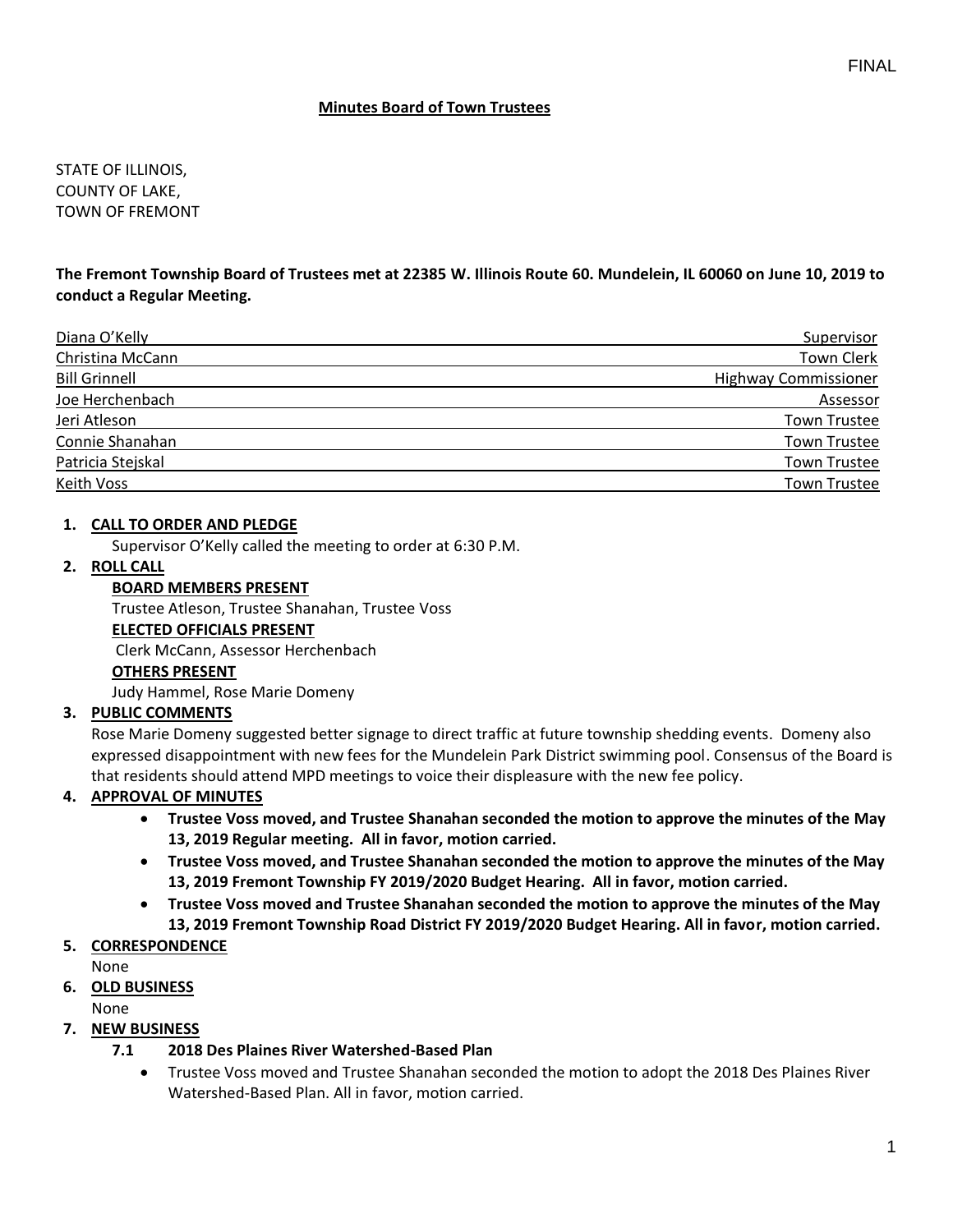## **8. PARKS REPORT**

No report.

## **9. CERT REPORT**

CERT Team member Judy Hammel submitted the following report:

May 18 - Shredding event at the township office—9 CERT helped service 200+ cars.

June 1 - Children's Health Fair in Grayslake—manned a booth to hand out safety info

Upcoming Events:

June 29 – Open House at WRLR, Round Lake Train Station

July 7 – Mundelein Parade

July 9, 7-8:30pm – *Are You Prepared for an Emergency?* at Fremont Township Administration Center 22385 W. Illinois Route 60 Mundelein, Illinois 60060

July 15, 7pm – CERT quarterly meeting – presentation on "Stop the Bleed"

July 24-Sun, July 28 – Lake County Fair

Aug 7, 7-8:30pm – *Are You Prepared for an Emergency?* at **Grayslake Fire Protection District** *Station 1 - Headquarters 160 Hawley Street, Grayslake, IL 60030*

Sept 12, 7-8:30pm – *Are You Prepared for an Emergency?* at Prairie Crossing Charter School 1531 Jones Point Rd, Grayslake, IL 60030

Sept 21 - 2019 Prairie State CERT Challenge at the Cook County Public Health facility in Oak Forest

# **10. COMMUNITY GARDEN REPORT**

Trustee Atleson reported the following:

- Plants are in the ground despite tremendous amounts of rain
- Always looking for more volunteers

# **11. ELECTED OFFICIALS' REPORT**

## **Assessor**

Assessor Joe Herchenbach reported the following:

- Staff are working on blue assessment cards and expect them to be in the mail by the end of June
- Assessor will attend meeting tomorrow held by State Sen. Sam Yingling for Saddlebrook residents at the township

## **Clerk**

Clerk McCann reported the following:

• Received FOIA requesting information pertaining to categories for electronic records, last 3 FOIA requests, and how electronic records are disseminated via FOIA request to members of the public without computers and printers

• Received notice from Village of Mundelein regarding annexation of 25950 N. Midlothian Rd., Mundelein

## **Highway Commissioner**

No report.

## **Supervisor**

Supervisor O'Kelly reported the following:

- May 18 shredding event was well attended. Thank you to all who volunteered.
- Township will be working with a SHIP counselor to assist residents in need of their services
- Lake County Human Services is working on a 5-year plan to address housing issues
- Township is currently working with 3 local homeless residents to provide referrals and assistance
- Refuse Hauling Waiting for RFP's for Avon and Shield's townships before advisory group meets again to finalize Fremont's RFP. Ivanhoe Estates now has a contract with Prairieland and will not be included in the township's plan.
- Working with SWALCO to plan next shredding event in September